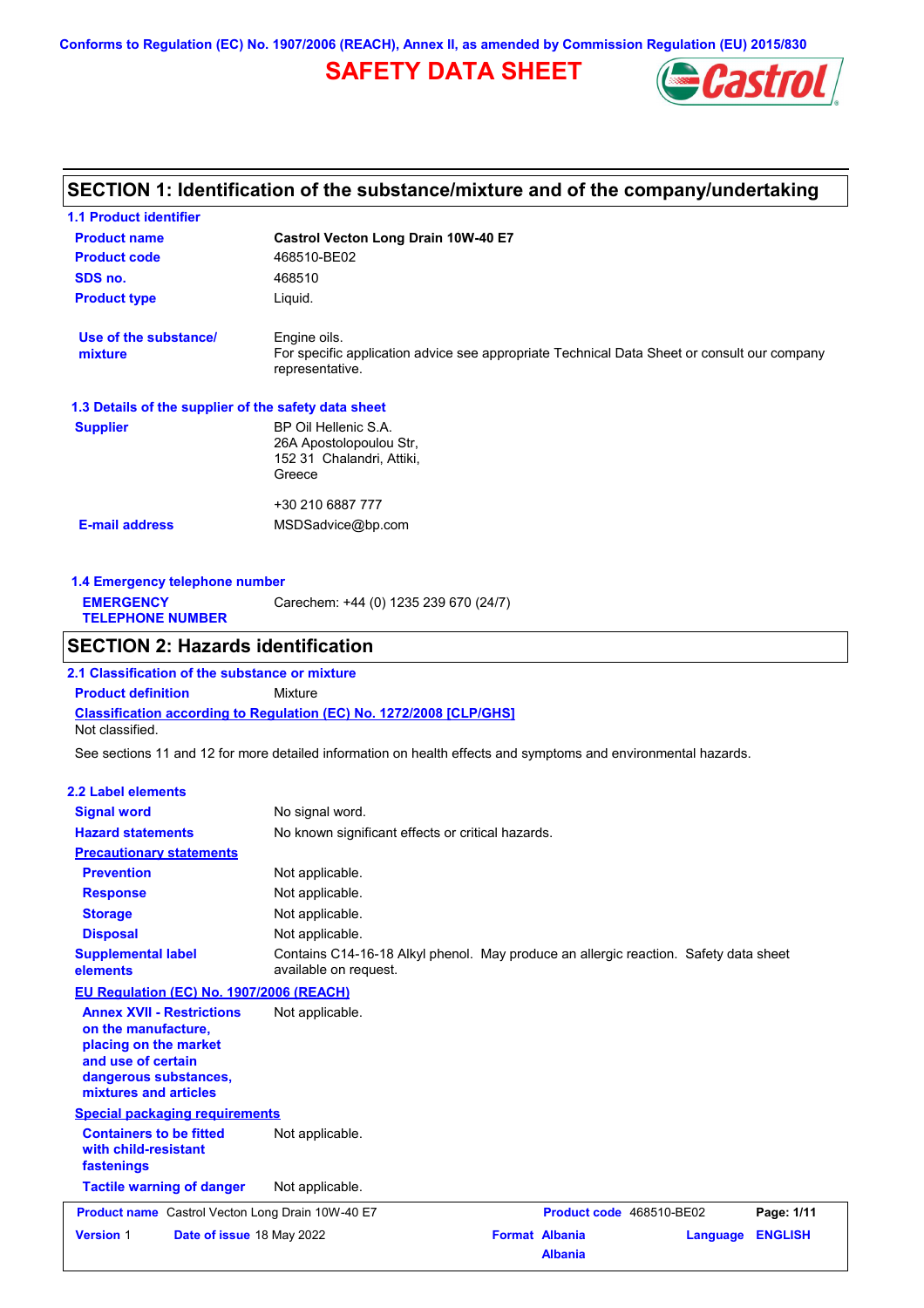## **SECTION 2: Hazards identification**

| 2.3 Other hazards                                                                                                        |                                                                                                                                                                                                                                                                                                                                                                        |
|--------------------------------------------------------------------------------------------------------------------------|------------------------------------------------------------------------------------------------------------------------------------------------------------------------------------------------------------------------------------------------------------------------------------------------------------------------------------------------------------------------|
| <b>Results of PBT and vPvB</b><br>assessment                                                                             | Product does not meet the criteria for PBT or vPvB according to Regulation (EC) No. 1907/2006,<br>Annex XIII.                                                                                                                                                                                                                                                          |
| <b>Product meets the criteria</b><br>for PBT or vPvB according<br>to Regulation (EC) No.<br><b>1907/2006, Annex XIII</b> | This mixture does not contain any substances that are assessed to be a PBT or a vPvB.                                                                                                                                                                                                                                                                                  |
| Other hazards which do<br>not result in classification                                                                   | Defatting to the skin.<br>USED ENGINE OILS<br>Used engine oil may contain hazardous components which have the potential to cause skin<br>cancer.<br>See Toxicological Information, section 11 of this Safety Data Sheet.<br>Experimental data on one or more of the components has been used to determine all or part of<br>the hazard classification of this product. |

## **SECTION 3: Composition/information on ingredients**

Mixture

### **3.2 Mixtures**

### **Product definition**

Highly refined base oil (IP 346 DMSO extract < 3%). Proprietary performance additives.

| <b>Product/ingredient</b><br>name                                                               | <b>Identifiers</b>                                                                   | $\%$  | <b>Regulation (EC) No.</b><br>1272/2008 [CLP]                      | <b>Type</b> |
|-------------------------------------------------------------------------------------------------|--------------------------------------------------------------------------------------|-------|--------------------------------------------------------------------|-------------|
| Distillates (petroleum), hydrotreated<br>heavy paraffinic                                       | REACH #: 01-2119484627-25<br>EC: 265-157-1<br>CAS: 64742-54-7<br>Index: 649-467-00-8 | -≤5   | Asp. Tox. 1, H304                                                  | [1]         |
| zinc bis $[O-(6-methylheptyl)]$ bis $[O-(6-methylhept/l)]$<br>(sec-butyl)] bis(dithiophosphate) | REACH #: 01-2119543726-33<br>EC: 298-577-9<br>CAS: 93819-94-4                        | < 2.5 | Skin Irrit. 2, H315<br>Eye Dam. 1, H318<br>Aquatic Chronic 2, H411 | [1]         |
| C14-16-18 Alkyl phenol                                                                          | REACH #: 01-2119498288-19                                                            | -≤3   | Skin Sens. 1B, H317<br>STOT RE 2, H373                             | [1]         |

### **See Section 16 for the full text of the H statements declared above.**

## Type

[1] Substance classified with a health or environmental hazard

[2] Substance with a workplace exposure limit

[3] Substance meets the criteria for PBT according to Regulation (EC) No. 1907/2006, Annex XIII

[4] Substance meets the criteria for vPvB according to Regulation (EC) No. 1907/2006, Annex XIII

[5] Substance of equivalent concern

[6] Additional disclosure due to company policy

Occupational exposure limits, if available, are listed in Section 8.

## **SECTION 4: First aid measures**

#### Do not induce vomiting unless directed to do so by medical personnel. Get medical attention if symptoms occur. In case of contact, immediately flush eyes with plenty of water for at least 15 minutes. Eyelids should be held away from the eyeball to ensure thorough rinsing. Check for and remove any contact lenses. Get medical attention. **4.1 Description of first aid measures** If inhaled, remove to fresh air. Get medical attention if symptoms occur. **Ingestion Inhalation Eye contact Protection of first-aiders** No action shall be taken involving any personal risk or without suitable training. It may be dangerous to the person providing aid to give mouth-to-mouth resuscitation. **Skin contact** Wash skin thoroughly with soap and water or use recognised skin cleanser. Remove contaminated clothing and shoes. Wash clothing before reuse. Clean shoes thoroughly before reuse. Get medical attention if irritation develops.

## **4.2 Most important symptoms and effects, both acute and delayed**

See Section 11 for more detailed information on health effects and symptoms.

# **Potential acute health effects Inhalation** Vapour inhalation under ambient conditions is not normally a problem due to low vapour pressure. **Ingestion** No known significant effects or critical hazards. **Product name**

|                  | <b>Product name</b> Castrol Vecton Long Drain 10W-40 E7 | <b>Product code</b> 468510-BE02 |                  | Page: 2/11 |
|------------------|---------------------------------------------------------|---------------------------------|------------------|------------|
| <b>Version 1</b> | <b>Date of issue 18 May 2022</b>                        | <b>Format Albania</b>           | Language ENGLISH |            |
|                  |                                                         | <b>Albania</b>                  |                  |            |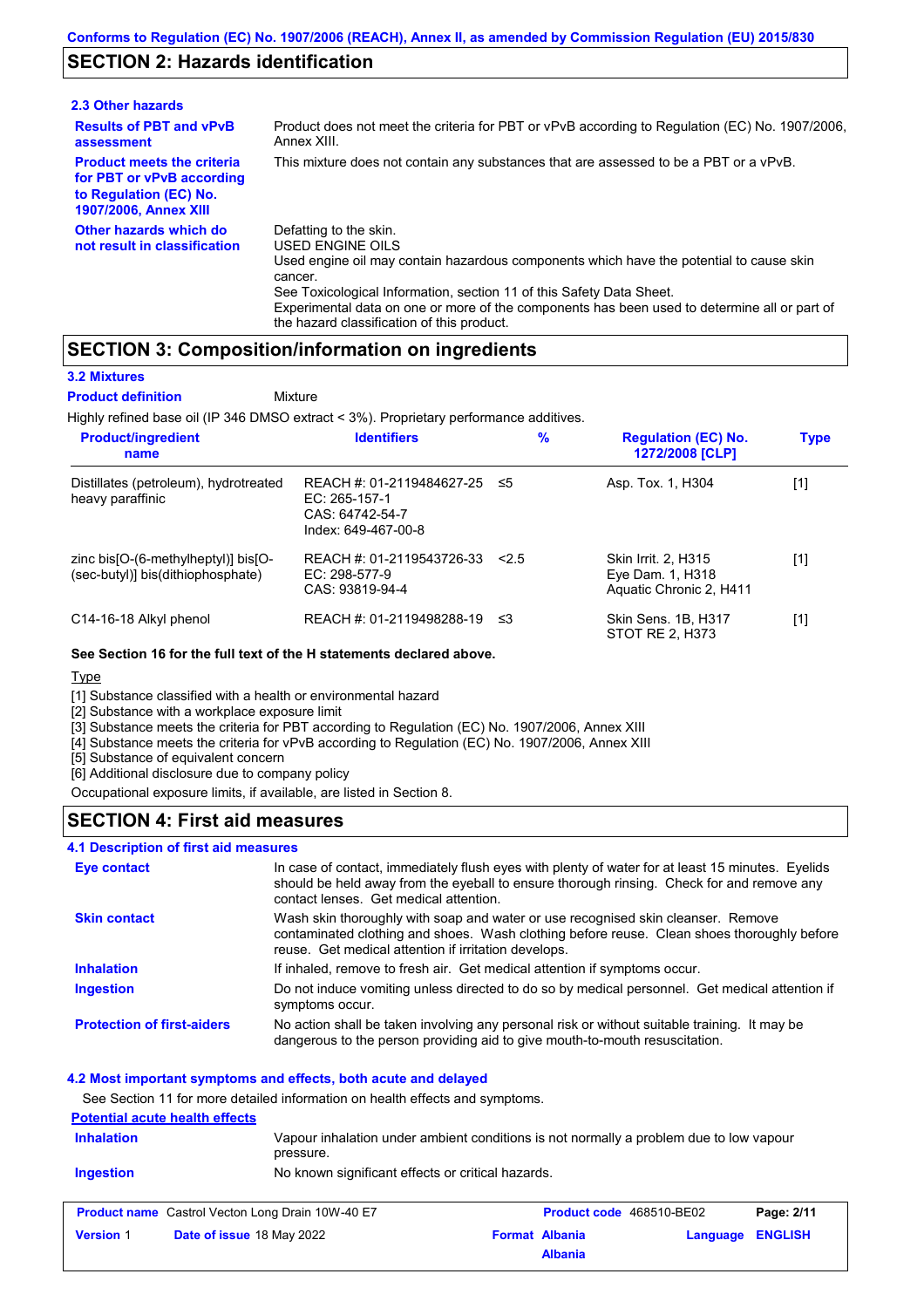## **SECTION 4: First aid measures**

| <b>Skin contact</b> | Defatting to the skin. May cause skin dryness and irritation. Not considered a skin sensitizer.<br>Based on data available for this or related materials. |
|---------------------|-----------------------------------------------------------------------------------------------------------------------------------------------------------|
| Eye contact         | Not classified as an eye irritant. Based on data available for this or related materials.                                                                 |
|                     | Delayed and immediate effects as well as chronic effects from short and long-term exposure                                                                |
| <b>Inhalation</b>   | Overexposure to the inhalation of airborne droplets or aerosols may cause irritation of the<br>respiratory tract.                                         |
| <b>Ingestion</b>    | Ingestion of large quantities may cause nausea and diarrhoea.                                                                                             |
| <b>Skin contact</b> | Prolonged or repeated contact can defat the skin and lead to irritation and/or dermatitis.                                                                |
| <b>Eye contact</b>  | Potential risk of transient stinging or redness if accidental eye contact occurs.                                                                         |
|                     |                                                                                                                                                           |

### **4.3 Indication of any immediate medical attention and special treatment needed**

| <b>Notes to physician</b>               | Treatment should in general be symptomatic and directed to relieving any effects. |  |
|-----------------------------------------|-----------------------------------------------------------------------------------|--|
| <b>SECTION 5: Firefighting measures</b> |                                                                                   |  |
| 5.1 Extinguishing media                 |                                                                                   |  |
| <b>Suitable extinguishing</b><br>media  | In case of fire, use foam, dry chemical or carbon dioxide extinguisher or spray.  |  |
|                                         |                                                                                   |  |

#### Do not use water jet. The use of a water jet may cause the fire to spread by splashing the burning product. **Unsuitable extinguishing media**

## **5.2 Special hazards arising from the substance or mixture**

| <b>Hazards from the</b><br>substance or mixture | In a fire or if heated, a pressure increase will occur and the container may burst.                           |
|-------------------------------------------------|---------------------------------------------------------------------------------------------------------------|
| <b>Hazardous combustion</b><br>products         | Combustion products may include the following:<br>carbon oxides $(CO, CO2)$ (carbon monoxide, carbon dioxide) |
| <b>5.3 Advice for firefighters</b>              |                                                                                                               |

#### No action shall be taken involving any personal risk or without suitable training. Promptly isolate the scene by removing all persons from the vicinity of the incident if there is a fire. **Special precautions for**

Fire-fighters should wear appropriate protective equipment and self-contained breathing apparatus (SCBA) with a full face-piece operated in positive pressure mode. Clothing for firefighters (including helmets, protective boots and gloves) conforming to European standard EN 469 will provide a basic level of protection for chemical incidents. **Special protective equipment for fire-fighters**

# **SECTION 6: Accidental release measures**

**fire-fighters**

|                                                          | 6.1 Personal precautions, protective equipment and emergency procedures                                                                                                                                                                                                                                                                                                              |  |  |  |
|----------------------------------------------------------|--------------------------------------------------------------------------------------------------------------------------------------------------------------------------------------------------------------------------------------------------------------------------------------------------------------------------------------------------------------------------------------|--|--|--|
| For non-emergency<br>personnel                           | No action shall be taken involving any personal risk or without suitable training. Evacuate<br>surrounding areas. Keep unnecessary and unprotected personnel from entering. Do not touch<br>or walk through spilt material. Floors may be slippery; use care to avoid falling. Put on<br>appropriate personal protective equipment.                                                  |  |  |  |
| For emergency responders                                 | Entry into a confined space or poorly ventilated area contaminated with vapour, mist or fume is<br>extremely hazardous without the correct respiratory protective equipment and a safe system of<br>work. Wear self-contained breathing apparatus. Wear a suitable chemical protective suit.<br>Chemical resistant boots. See also the information in "For non-emergency personnel". |  |  |  |
| <b>6.2 Environmental</b><br>precautions                  | Avoid dispersal of spilt material and runoff and contact with soil, waterways, drains and sewers.<br>Inform the relevant authorities if the product has caused environmental pollution (sewers,<br>waterways, soil or air).                                                                                                                                                          |  |  |  |
| 6.3 Methods and material for containment and cleaning up |                                                                                                                                                                                                                                                                                                                                                                                      |  |  |  |
| <b>Small spill</b>                                       | Stop leak if without risk. Move containers from spill area. Absorb with an inert material and<br>place in an appropriate waste disposal container. Dispose of via a licensed waste disposal<br>contractor.                                                                                                                                                                           |  |  |  |
| <b>Large spill</b>                                       | Stop leak if without risk. Move containers from spill area. Prevent entry into sewers, water<br>courses, basements or confined areas. Contain and collect spillage with non-combustible,                                                                                                                                                                                             |  |  |  |

| <b>Product name</b> Castrol Vecton Long Drain 10W-40 E7 |                           | <b>Product code</b> 468510-BE02 |                       | Page: 3/11              |  |
|---------------------------------------------------------|---------------------------|---------------------------------|-----------------------|-------------------------|--|
| <b>Version 1</b>                                        | Date of issue 18 May 2022 |                                 | <b>Format Albania</b> | <b>Language ENGLISH</b> |  |
|                                                         |                           |                                 | <b>Albania</b>        |                         |  |

absorbent material e.g. sand, earth, vermiculite or diatomaceous earth and place in container for disposal according to local regulations. Dispose of via a licensed waste disposal contractor.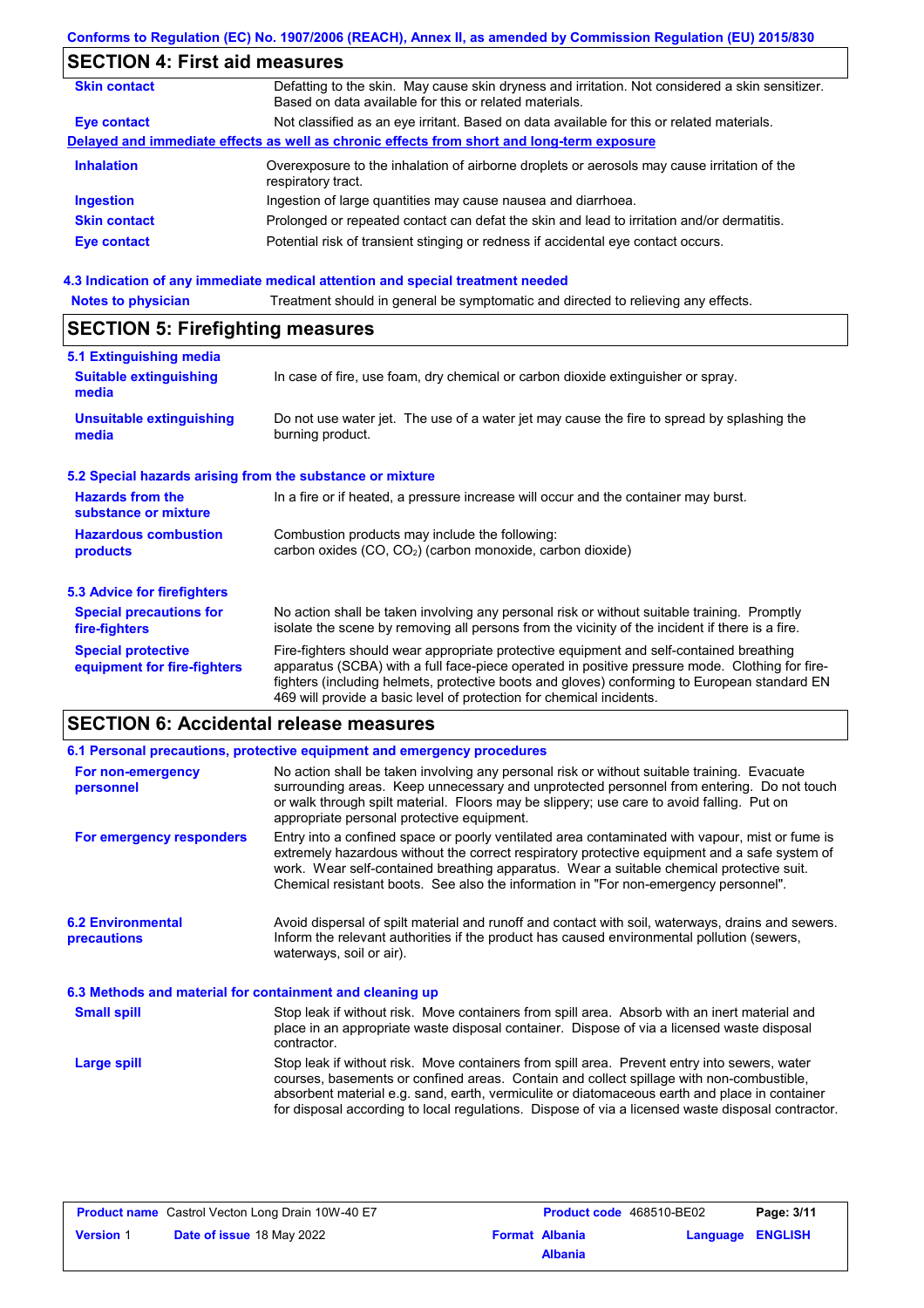## **SECTION 6: Accidental release measures**

| 6.4 Reference to other | See Section 1 for emergency contact information.                            |
|------------------------|-----------------------------------------------------------------------------|
| <b>sections</b>        | See Section 5 for firefighting measures.                                    |
|                        | See Section 8 for information on appropriate personal protective equipment. |
|                        | See Section 12 for environmental precautions.                               |
|                        | See Section 13 for additional waste treatment information.                  |

## **SECTION 7: Handling and storage**

| 7.1 Precautions for safe handling                                                    |                                                                                                                                                                                                                                                                                                                                                                                                                                                                                          |
|--------------------------------------------------------------------------------------|------------------------------------------------------------------------------------------------------------------------------------------------------------------------------------------------------------------------------------------------------------------------------------------------------------------------------------------------------------------------------------------------------------------------------------------------------------------------------------------|
| <b>Protective measures</b>                                                           | Put on appropriate personal protective equipment.                                                                                                                                                                                                                                                                                                                                                                                                                                        |
| <b>Advice on general</b><br>occupational hygiene                                     | Eating, drinking and smoking should be prohibited in areas where this material is handled,<br>stored and processed. Wash thoroughly after handling. Remove contaminated clothing and<br>protective equipment before entering eating areas. See also Section 8 for additional<br>information on hygiene measures.                                                                                                                                                                         |
| <b>7.2 Conditions for safe</b><br>storage, including any<br><i>incompatibilities</i> | Store in accordance with local regulations. Store in a dry, cool and well-ventilated area, away<br>from incompatible materials (see Section 10). Keep away from heat and direct sunlight. Keep<br>container tightly closed and sealed until ready for use. Containers that have been opened must<br>be carefully resealed and kept upright to prevent leakage. Store and use only in equipment/<br>containers designed for use with this product. Do not store in unlabelled containers. |
| <b>Not suitable</b>                                                                  | Prolonged exposure to elevated temperature                                                                                                                                                                                                                                                                                                                                                                                                                                               |

## **SECTION 8: Exposure controls/personal protection**

### **8.1 Control parameters**

### **Occupational exposure limits**

#### No exposure limit value known.

Whilst specific OELs for certain components may be shown in this section, other components may be present in any mist, vapour or dust produced. Therefore, the specific OELs may not be applicable to the product as a whole and are provided for guidance only.

**Recommended monitoring procedures**

If this product contains ingredients with exposure limits, personal, workplace atmosphere or biological monitoring may be required to determine the effectiveness of the ventilation or other control measures and/or the necessity to use respiratory protective equipment. Reference should be made to monitoring standards, such as the following: European Standard EN 689 (Workplace atmospheres - Guidance for the assessment of exposure by inhalation to chemical agents for comparison with limit values and measurement strategy) European Standard EN 14042 (Workplace atmospheres - Guide for the application and use of procedures for the assessment of exposure to chemical and biological agents) European Standard EN 482 (Workplace atmospheres - General requirements for the performance of procedures for the measurement of chemical agents) Reference to national guidance documents for methods for the determination of hazardous substances will also be required.

### **Derived No Effect Level**

No DNELs/DMELs available.

### **Predicted No Effect Concentration**

No PNECs available

# **8.2 Exposure controls**

| <b>Appropriate engineering</b><br>controls | Provide exhaust ventilation or other engineering controls to keep the relevant airborne<br>concentrations below their respective occupational exposure limits.                                                                                                                                                                                                                                                                                     |
|--------------------------------------------|----------------------------------------------------------------------------------------------------------------------------------------------------------------------------------------------------------------------------------------------------------------------------------------------------------------------------------------------------------------------------------------------------------------------------------------------------|
|                                            | All activities involving chemicals should be assessed for their risks to health, to ensure<br>exposures are adequately controlled. Personal protective equipment should only be considered<br>after other forms of control measures (e.g. engineering controls) have been suitably evaluated.<br>Personal protective equipment should conform to appropriate standards, be suitable for use, be<br>kept in good condition and properly maintained. |
|                                            | Your supplier of personal protective equipment should be consulted for advice on selection and<br>appropriate standards. For further information contact your national organisation for standards.<br>The final choice of protective equipment will depend upon a risk assessment. It is important to<br>ensure that all items of personal protective equipment are compatible.                                                                    |
| <b>Individual protection measures</b>      |                                                                                                                                                                                                                                                                                                                                                                                                                                                    |
| <b>Hygiene measures</b>                    | Wash hands, forearms and face thoroughly after handling chemical products, before eating,<br>smoking and using the lavatory and at the end of the working period. Ensure that eyewash<br>stations and safety showers are close to the workstation location.                                                                                                                                                                                        |
| <b>Respiratory protection</b>              |                                                                                                                                                                                                                                                                                                                                                                                                                                                    |
|                                            |                                                                                                                                                                                                                                                                                                                                                                                                                                                    |

| <b>Product name</b> Castrol Vecton Long Drain 10W-40 E7 |                                  | Product code 468510-BE02 |                       | Page: 4/11       |  |
|---------------------------------------------------------|----------------------------------|--------------------------|-----------------------|------------------|--|
| <b>Version 1</b>                                        | <b>Date of issue 18 May 2022</b> |                          | <b>Format Albania</b> | Language ENGLISH |  |
|                                                         |                                  |                          | <b>Albania</b>        |                  |  |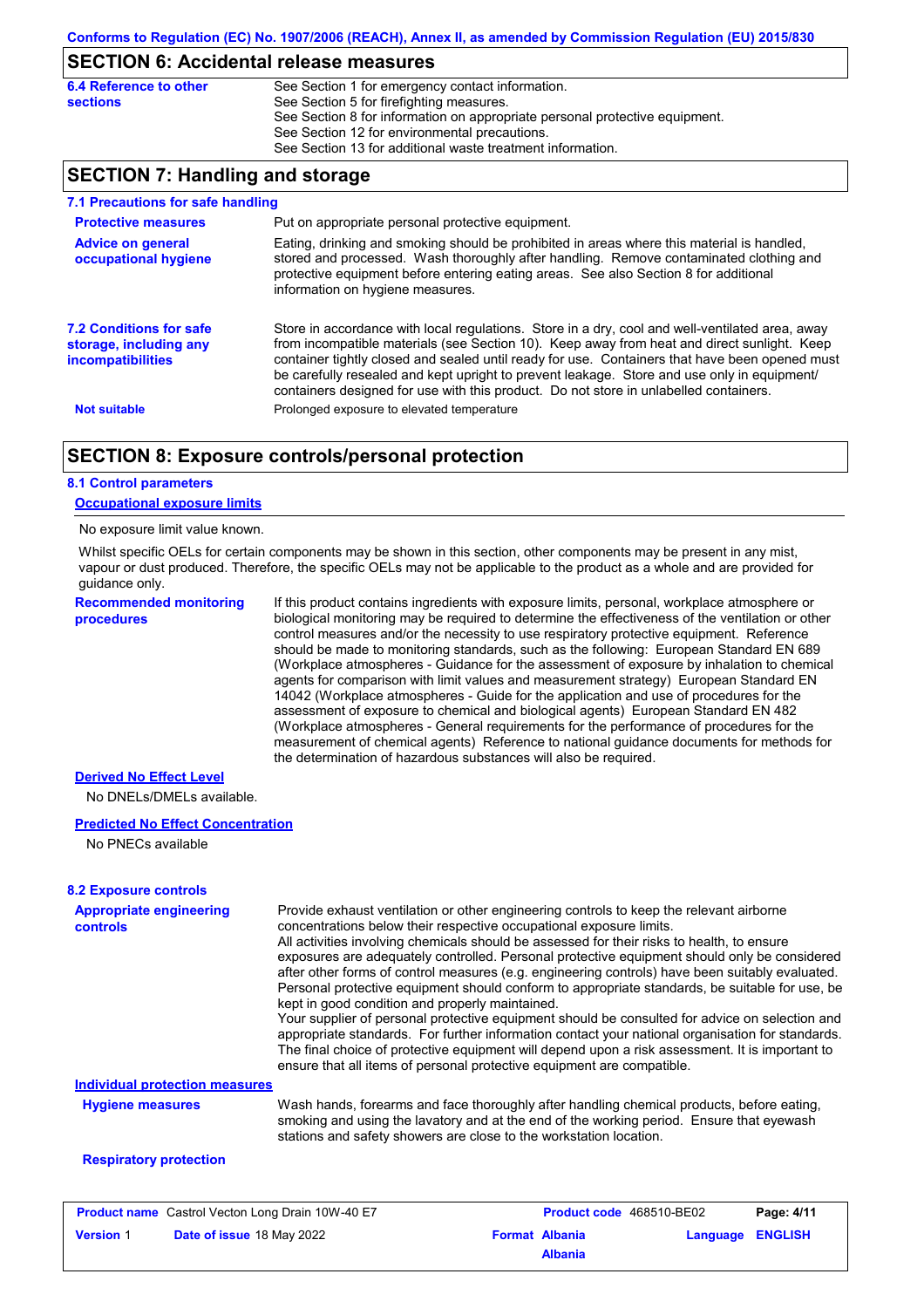# **SECTION 8: Exposure controls/personal protection**

|                            | In case of insufficient ventilation, wear suitable respiratory equipment.<br>The correct choice of respiratory protection depends upon the chemicals being handled, the<br>conditions of work and use, and the condition of the respiratory equipment. Safety procedures<br>should be developed for each intended application. Respiratory protection equipment should<br>therefore be chosen in consultation with the supplier/manufacturer and with a full assessment<br>of the working conditions.                                                                                                                                             |
|----------------------------|---------------------------------------------------------------------------------------------------------------------------------------------------------------------------------------------------------------------------------------------------------------------------------------------------------------------------------------------------------------------------------------------------------------------------------------------------------------------------------------------------------------------------------------------------------------------------------------------------------------------------------------------------|
| <b>Eye/face protection</b> | Safety glasses with side shields.                                                                                                                                                                                                                                                                                                                                                                                                                                                                                                                                                                                                                 |
| <b>Skin protection</b>     |                                                                                                                                                                                                                                                                                                                                                                                                                                                                                                                                                                                                                                                   |
| <b>Hand protection</b>     | <b>General Information:</b>                                                                                                                                                                                                                                                                                                                                                                                                                                                                                                                                                                                                                       |
|                            | Because specific work environments and material handling practices vary, safety procedures<br>should be developed for each intended application. The correct choice of protective gloves<br>depends upon the chemicals being handled, and the conditions of work and use. Most gloves<br>provide protection for only a limited time before they must be discarded and replaced (even the<br>best chemically resistant gloves will break down after repeated chemical exposures).                                                                                                                                                                  |
|                            | Gloves should be chosen in consultation with the supplier / manufacturer and taking account of<br>a full assessment of the working conditions.                                                                                                                                                                                                                                                                                                                                                                                                                                                                                                    |
|                            | Recommended: Nitrile gloves.<br><b>Breakthrough time:</b>                                                                                                                                                                                                                                                                                                                                                                                                                                                                                                                                                                                         |
|                            | Breakthrough time data are generated by glove manufacturers under laboratory test conditions<br>and represent how long a glove can be expected to provide effective permeation resistance. It<br>is important when following breakthrough time recommendations that actual workplace<br>conditions are taken into account. Always consult with your glove supplier for up-to-date<br>technical information on breakthrough times for the recommended glove type.<br>Our recommendations on the selection of gloves are as follows:                                                                                                                |
|                            | Continuous contact:                                                                                                                                                                                                                                                                                                                                                                                                                                                                                                                                                                                                                               |
|                            | Gloves with a minimum breakthrough time of 240 minutes, or >480 minutes if suitable gloves<br>can be obtained.<br>If suitable gloves are not available to offer that level of protection, gloves with shorter<br>breakthrough times may be acceptable as long as appropriate glove maintenance and<br>replacement regimes are determined and adhered to.                                                                                                                                                                                                                                                                                          |
|                            | Short-term / splash protection:                                                                                                                                                                                                                                                                                                                                                                                                                                                                                                                                                                                                                   |
|                            | Recommended breakthrough times as above.<br>It is recognised that for short-term, transient exposures, gloves with shorter breakthrough times<br>may commonly be used. Therefore, appropriate maintenance and replacement regimes must<br>be determined and rigorously followed.                                                                                                                                                                                                                                                                                                                                                                  |
|                            | <b>Glove Thickness:</b>                                                                                                                                                                                                                                                                                                                                                                                                                                                                                                                                                                                                                           |
|                            | For general applications, we recommend gloves with a thickness typically greater than 0.35 mm.                                                                                                                                                                                                                                                                                                                                                                                                                                                                                                                                                    |
|                            | It should be emphasised that glove thickness is not necessarily a good predictor of glove<br>resistance to a specific chemical, as the permeation efficiency of the glove will be dependent<br>on the exact composition of the glove material. Therefore, glove selection should also be based<br>on consideration of the task requirements and knowledge of breakthrough times.<br>Glove thickness may also vary depending on the glove manufacturer, the glove type and the<br>glove model. Therefore, the manufacturers' technical data should always be taken into account<br>to ensure selection of the most appropriate glove for the task. |
|                            | Note: Depending on the activity being conducted, gloves of varying thickness may be required<br>for specific tasks. For example:                                                                                                                                                                                                                                                                                                                                                                                                                                                                                                                  |
|                            | • Thinner gloves (down to 0.1 mm or less) may be required where a high degree of manual<br>dexterity is needed. However, these gloves are only likely to give short duration protection and<br>would normally be just for single use applications, then disposed of.                                                                                                                                                                                                                                                                                                                                                                              |
|                            | • Thicker gloves (up to 3 mm or more) may be required where there is a mechanical (as well<br>as a chemical) risk i.e. where there is abrasion or puncture potential.                                                                                                                                                                                                                                                                                                                                                                                                                                                                             |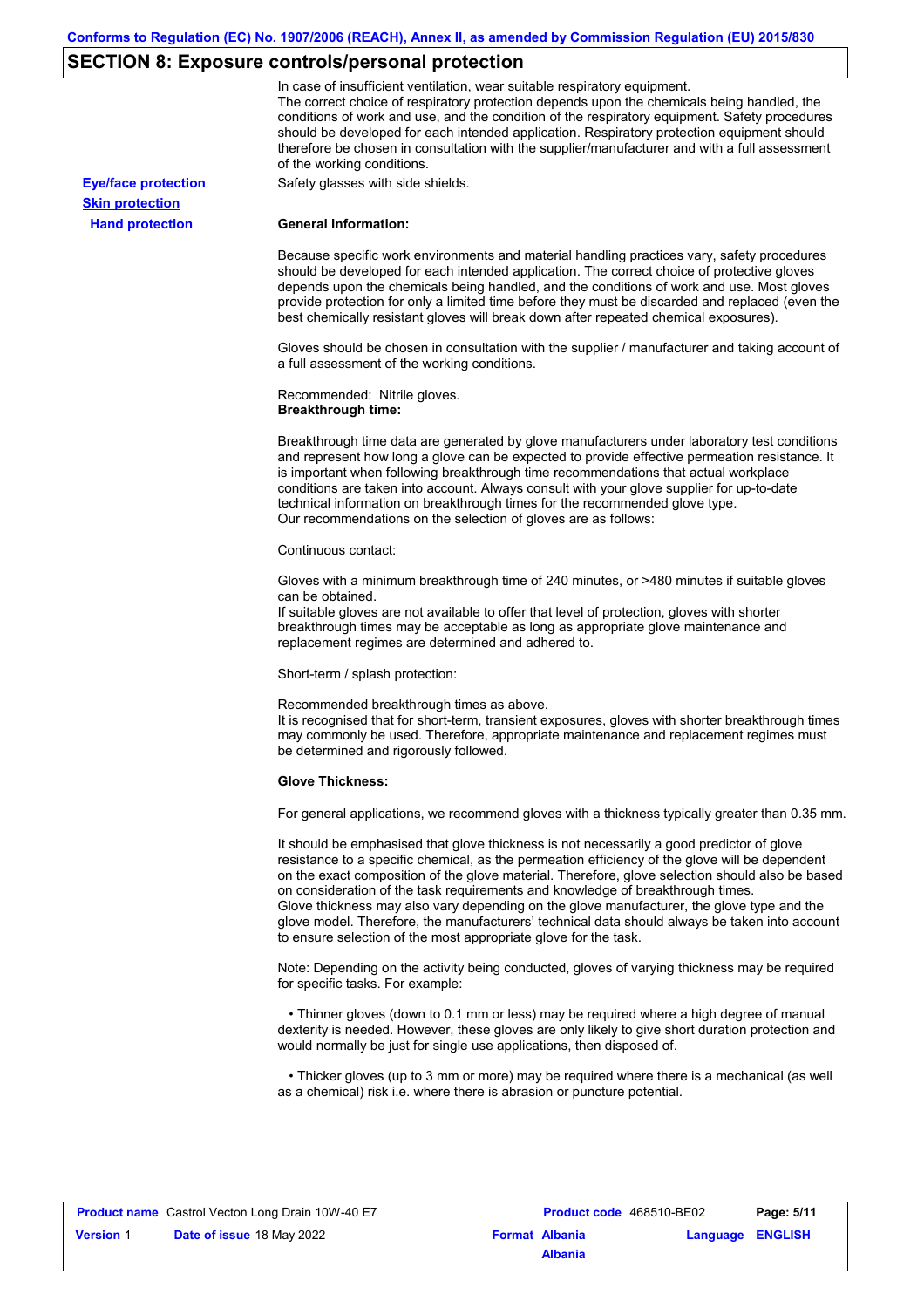# **SECTION 8: Exposure controls/personal protection**

| <b>Skin and body</b>                             | Use of protective clothing is good industrial practice.<br>Personal protective equipment for the body should be selected based on the task being<br>performed and the risks involved and should be approved by a specialist before handling this<br>product.<br>Cotton or polyester/cotton overalls will only provide protection against light superficial<br>contamination that will not soak through to the skin. Overalls should be laundered on a regular<br>basis. When the risk of skin exposure is high (e.g. when cleaning up spillages or if there is a<br>risk of splashing) then chemical resistant aprons and/or impervious chemical suits and boots<br>will be required. |
|--------------------------------------------------|---------------------------------------------------------------------------------------------------------------------------------------------------------------------------------------------------------------------------------------------------------------------------------------------------------------------------------------------------------------------------------------------------------------------------------------------------------------------------------------------------------------------------------------------------------------------------------------------------------------------------------------------------------------------------------------|
| <b>Refer to standards:</b>                       | Respiratory protection: EN 529<br>Gloves: EN 420, EN 374<br>Eye protection: EN 166<br>Filtering half-mask: EN 149<br>Filtering half-mask with valve: EN 405<br>Half-mask: EN 140 plus filter<br>Full-face mask: EN 136 plus filter<br>Particulate filters: EN 143<br>Gas/combined filters: EN 14387                                                                                                                                                                                                                                                                                                                                                                                   |
| <b>Environmental exposure</b><br><b>controls</b> | Emissions from ventilation or work process equipment should be checked to ensure they<br>comply with the requirements of environmental protection legislation. In some cases, fume<br>scrubbers, filters or engineering modifications to the process equipment will be necessary to<br>reduce emissions to acceptable levels.                                                                                                                                                                                                                                                                                                                                                         |

# **SECTION 9: Physical and chemical properties**

## **9.1 Information on basic physical and chemical properties**

| <u>Appearance</u>                                      |                                                                                                                                 |
|--------------------------------------------------------|---------------------------------------------------------------------------------------------------------------------------------|
| <b>Physical state</b>                                  | Liquid.                                                                                                                         |
| <b>Colour</b>                                          | Amber. [Light]                                                                                                                  |
| Odour                                                  | Not available.                                                                                                                  |
| <b>Odour threshold</b>                                 | Not available.                                                                                                                  |
| рH                                                     | Not applicable.                                                                                                                 |
| <b>Melting point/freezing point</b>                    | Not available.                                                                                                                  |
| Initial boiling point and boiling<br>range             | Not available.                                                                                                                  |
| <b>Pour point</b>                                      | $-42 °C$                                                                                                                        |
| <b>Flash point</b>                                     | Closed cup: $210^{\circ}$ C (410°F)                                                                                             |
| <b>Evaporation rate</b>                                | Not available.                                                                                                                  |
| <b>Flammability (solid, gas)</b>                       | Not available.                                                                                                                  |
| <b>Upper/lower flammability or</b><br>explosive limits | Not available.                                                                                                                  |
| <b>Vapour pressure</b>                                 | Not available.                                                                                                                  |
| <b>Vapour density</b>                                  | Not available.                                                                                                                  |
| <b>Relative density</b>                                | Not available.                                                                                                                  |
| <b>Density</b>                                         | <1000 kg/m <sup>3</sup> (<1 g/cm <sup>3</sup> ) at 15 <sup>°</sup> C                                                            |
| Solubility(ies)                                        | insoluble in water.                                                                                                             |
| <b>Partition coefficient: n-octanol/</b><br>water      | Not applicable.                                                                                                                 |
| <b>Auto-ignition temperature</b>                       | Not available.                                                                                                                  |
| <b>Decomposition temperature</b>                       | Not available.                                                                                                                  |
| <b>Viscosity</b>                                       | Kinematic: 86.3 mm <sup>2</sup> /s (86.3 cSt) at 40°C<br>Kinematic: 12.5 to 16.3 mm <sup>2</sup> /s (12.5 to 16.3 cSt) at 100°C |
| <b>Explosive properties</b>                            | Not available.                                                                                                                  |
| <b>Oxidising properties</b>                            | Not available.                                                                                                                  |

### **9.2 Other information**

**Appearance**

No additional information.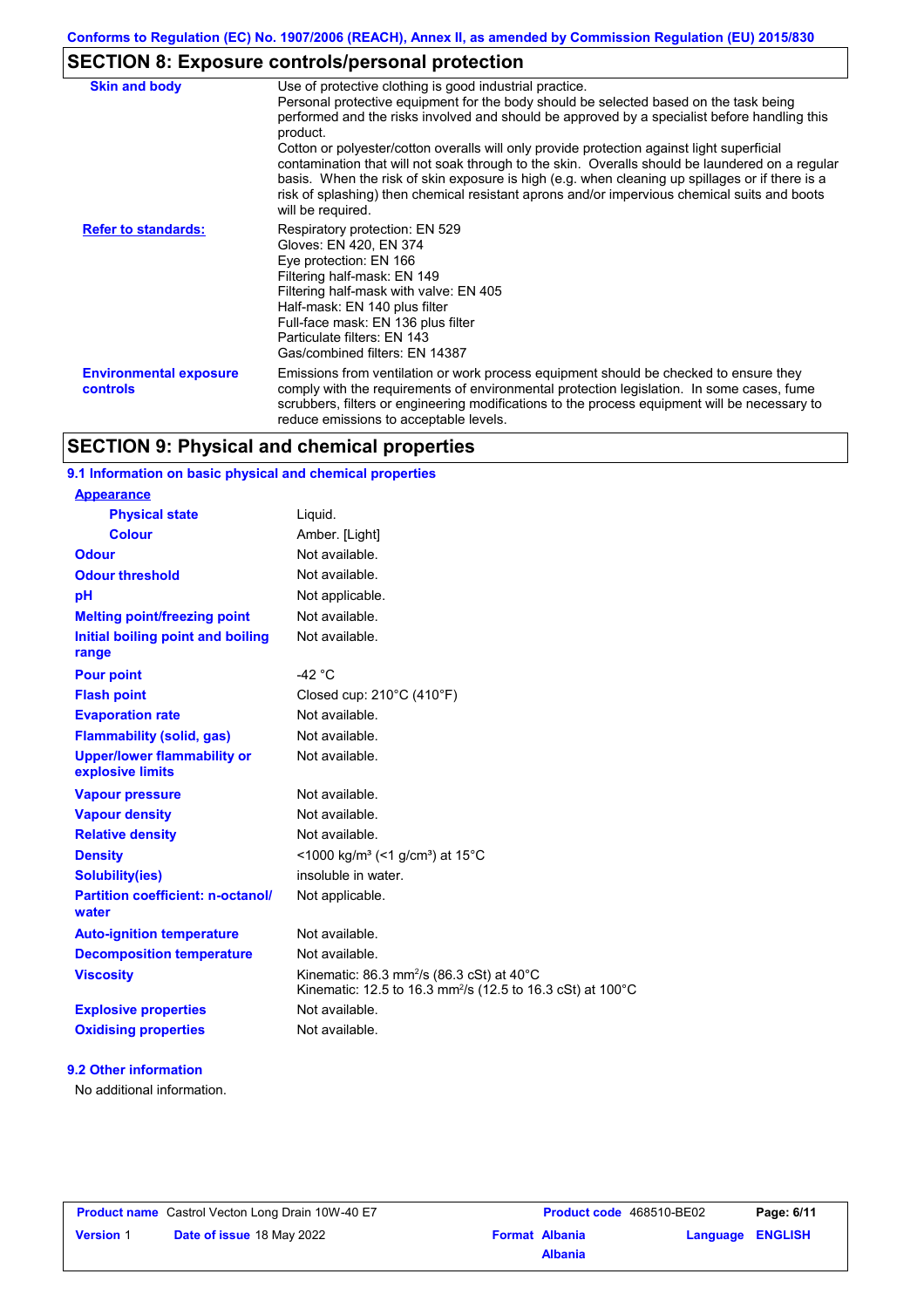| <b>SECTION 10: Stability and reactivity</b>       |                                                                                                                                                                         |  |  |
|---------------------------------------------------|-------------------------------------------------------------------------------------------------------------------------------------------------------------------------|--|--|
| <b>10.1 Reactivity</b>                            | No specific test data available for this product. Refer to Conditions to avoid and Incompatible<br>materials for additional information.                                |  |  |
| <b>10.2 Chemical stability</b>                    | The product is stable.                                                                                                                                                  |  |  |
| <b>10.3 Possibility of</b><br>hazardous reactions | Under normal conditions of storage and use, hazardous reactions will not occur.<br>Under normal conditions of storage and use, hazardous polymerisation will not occur. |  |  |
| <b>10.4 Conditions to avoid</b>                   | Avoid all possible sources of ignition (spark or flame).                                                                                                                |  |  |
| 10.5 Incompatible materials                       | Reactive or incompatible with the following materials: oxidising materials.                                                                                             |  |  |
| <b>10.6 Hazardous</b><br>decomposition products   | Under normal conditions of storage and use, hazardous decomposition products should not be<br>produced.                                                                 |  |  |
|                                                   |                                                                                                                                                                         |  |  |

# **SECTION 11: Toxicological information**

## **11.1 Information on toxicological effects**

|  | <b>Acute toxicity estimates</b> |
|--|---------------------------------|
|  |                                 |

| <b>Product/ingredient name</b>                                                             |                                                                                                                                                                                                                                                                                                                                                                                                          | Oral (mg/<br>kg) | <b>Dermal</b><br>(mg/kg) | <b>Inhalation</b><br>(gases)<br>(ppm) | <b>Inhalation</b><br>(vapours)<br>(mg/l) | <b>Inhalation</b><br>(dusts<br>and mists)<br>(mg/l) |
|--------------------------------------------------------------------------------------------|----------------------------------------------------------------------------------------------------------------------------------------------------------------------------------------------------------------------------------------------------------------------------------------------------------------------------------------------------------------------------------------------------------|------------------|--------------------------|---------------------------------------|------------------------------------------|-----------------------------------------------------|
| zinc bis[O-(6-methylheptyl)] bis[O-(sec-butyl)] bis                                        |                                                                                                                                                                                                                                                                                                                                                                                                          | 2500             | N/A                      | N/A                                   | N/A                                      | N/A                                                 |
| (dithiophosphate)<br>C14-16-18 Alkyl phenol                                                |                                                                                                                                                                                                                                                                                                                                                                                                          | 2500             | N/A                      | N/A                                   | N/A                                      | N/A                                                 |
| <b>Information on likely</b><br>routes of exposure                                         | Routes of entry anticipated: Dermal, Inhalation.                                                                                                                                                                                                                                                                                                                                                         |                  |                          |                                       |                                          |                                                     |
| <b>Potential acute health effects</b>                                                      |                                                                                                                                                                                                                                                                                                                                                                                                          |                  |                          |                                       |                                          |                                                     |
| <b>Inhalation</b>                                                                          | Vapour inhalation under ambient conditions is not normally a problem due to low vapour<br>pressure.                                                                                                                                                                                                                                                                                                      |                  |                          |                                       |                                          |                                                     |
| <b>Ingestion</b>                                                                           | No known significant effects or critical hazards.                                                                                                                                                                                                                                                                                                                                                        |                  |                          |                                       |                                          |                                                     |
| <b>Skin contact</b>                                                                        | Defatting to the skin. May cause skin dryness and irritation. Not considered a skin sensitizer.<br>Based on data available for this or related materials.                                                                                                                                                                                                                                                |                  |                          |                                       |                                          |                                                     |
| <b>Eye contact</b>                                                                         | Not classified as an eye irritant. Based on data available for this or related materials.                                                                                                                                                                                                                                                                                                                |                  |                          |                                       |                                          |                                                     |
| <b>Symptoms related to the physical, chemical and toxicological characteristics</b>        |                                                                                                                                                                                                                                                                                                                                                                                                          |                  |                          |                                       |                                          |                                                     |
| <b>Inhalation</b>                                                                          | No specific data.                                                                                                                                                                                                                                                                                                                                                                                        |                  |                          |                                       |                                          |                                                     |
| <b>Ingestion</b>                                                                           | No specific data.                                                                                                                                                                                                                                                                                                                                                                                        |                  |                          |                                       |                                          |                                                     |
| <b>Skin contact</b>                                                                        | Adverse symptoms may include the following:<br>irritation<br>dryness<br>cracking                                                                                                                                                                                                                                                                                                                         |                  |                          |                                       |                                          |                                                     |
| Eye contact                                                                                | No specific data.                                                                                                                                                                                                                                                                                                                                                                                        |                  |                          |                                       |                                          |                                                     |
| Delayed and immediate effects as well as chronic effects from short and long-term exposure |                                                                                                                                                                                                                                                                                                                                                                                                          |                  |                          |                                       |                                          |                                                     |
| <b>Inhalation</b>                                                                          | Overexposure to the inhalation of airborne droplets or aerosols may cause irritation of the<br>respiratory tract.                                                                                                                                                                                                                                                                                        |                  |                          |                                       |                                          |                                                     |
| <b>Ingestion</b>                                                                           | Ingestion of large quantities may cause nausea and diarrhoea.                                                                                                                                                                                                                                                                                                                                            |                  |                          |                                       |                                          |                                                     |
| <b>Skin contact</b>                                                                        | Prolonged or repeated contact can defat the skin and lead to irritation and/or dermatitis.                                                                                                                                                                                                                                                                                                               |                  |                          |                                       |                                          |                                                     |
| Eye contact                                                                                | Potential risk of transient stinging or redness if accidental eye contact occurs.                                                                                                                                                                                                                                                                                                                        |                  |                          |                                       |                                          |                                                     |
| <b>Potential chronic health effects</b>                                                    |                                                                                                                                                                                                                                                                                                                                                                                                          |                  |                          |                                       |                                          |                                                     |
| General                                                                                    | USED ENGINE OILS<br>Combustion products resulting from the operation of internal combustion engines contaminate<br>engine oils during use. Used engine oil may contain hazardous components which have the<br>potential to cause skin cancer. Frequent or prolonged contact with all types and makes of used<br>engine oil must therefore be avoided and a high standard of personal hygiene maintained. |                  |                          |                                       |                                          |                                                     |
| <b>Carcinogenicity</b>                                                                     | No known significant effects or critical hazards.                                                                                                                                                                                                                                                                                                                                                        |                  |                          |                                       |                                          |                                                     |
| <b>Mutagenicity</b>                                                                        | No known significant effects or critical hazards.                                                                                                                                                                                                                                                                                                                                                        |                  |                          |                                       |                                          |                                                     |
| <b>Developmental effects</b>                                                               | No known significant effects or critical hazards.                                                                                                                                                                                                                                                                                                                                                        |                  |                          |                                       |                                          |                                                     |
| <b>Fertility effects</b>                                                                   | No known significant effects or critical hazards.                                                                                                                                                                                                                                                                                                                                                        |                  |                          |                                       |                                          |                                                     |
|                                                                                            |                                                                                                                                                                                                                                                                                                                                                                                                          |                  |                          |                                       |                                          |                                                     |

| <b>Product name</b> Castrol Vecton Long Drain 10W-40 E7 |                                  | <b>Product code</b> 468510-BE02 |                       | Page: 7/11       |  |
|---------------------------------------------------------|----------------------------------|---------------------------------|-----------------------|------------------|--|
| <b>Version 1</b>                                        | <b>Date of issue 18 May 2022</b> |                                 | <b>Format Albania</b> | Language ENGLISH |  |
|                                                         |                                  |                                 | <b>Albania</b>        |                  |  |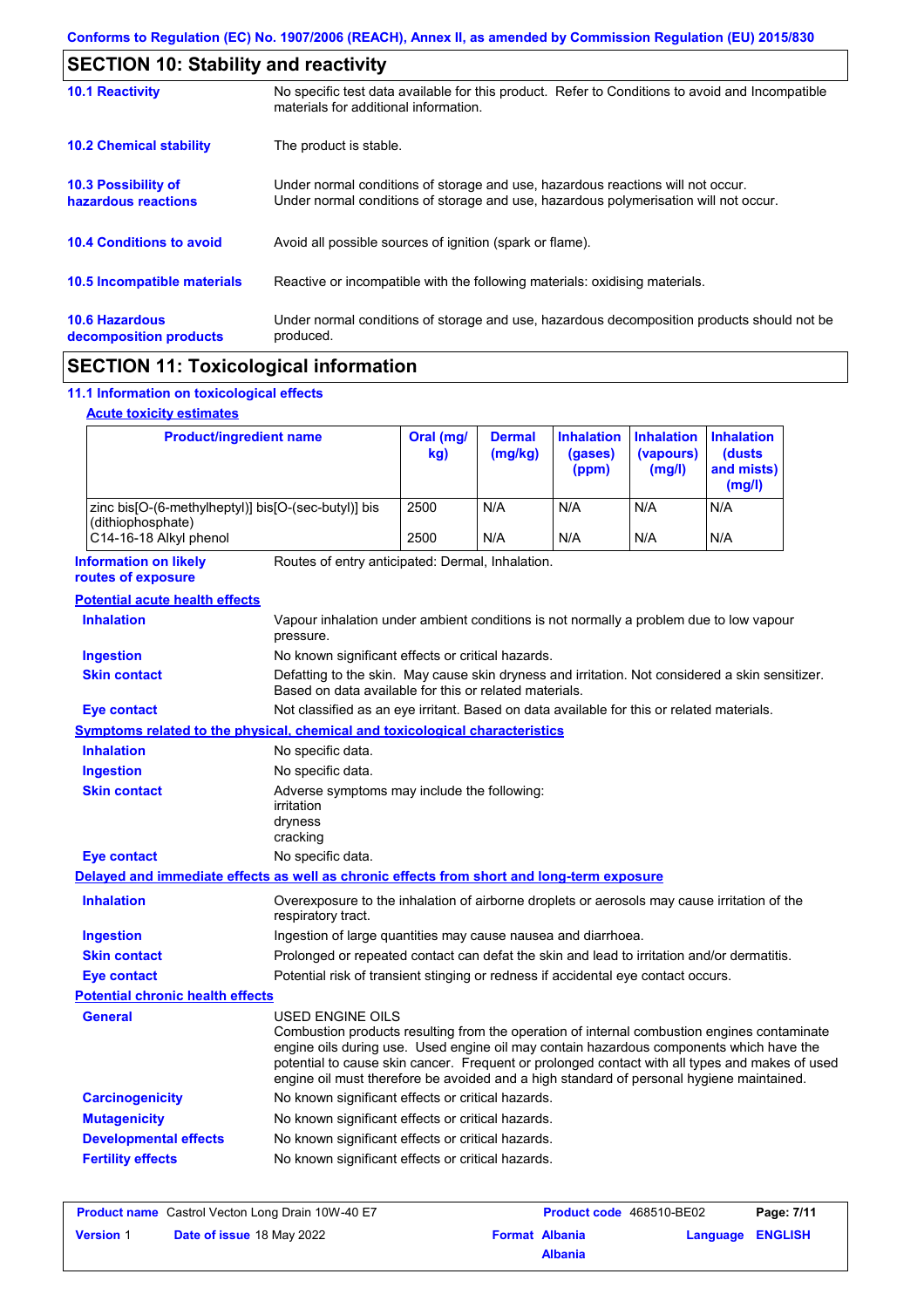## **SECTION 12: Ecological information**

### **12.1 Toxicity**

**Environmental hazards** Not classified as dangerous

### **12.2 Persistence and degradability**

Partially biodegradable.

### **12.3 Bioaccumulative potential**

This product is not expected to bioaccumulate through food chains in the environment.

| <b>12.4 Mobility in soil</b>                                  |                                                                      |
|---------------------------------------------------------------|----------------------------------------------------------------------|
| <b>Soil/water partition</b><br>coefficient (K <sub>oc</sub> ) | Not available.                                                       |
| <b>Mobility</b>                                               | Spillages may penetrate the soil causing ground water contamination. |

### **12.5 Results of PBT and vPvB assessment**

Product does not meet the criteria for PBT or vPvB according to Regulation (EC) No. 1907/2006, Annex XIII.

### **12.6 Other adverse effects**

| <b>Other ecological information</b> | Spills may form a film on water surfaces causing physical damage to organisms. Oxygen |
|-------------------------------------|---------------------------------------------------------------------------------------|
|                                     | transfer could also be impaired.                                                      |

## **SECTION 13: Disposal considerations**

### **13.1 Waste treatment methods**

**Product**

**Methods of disposal**

Where possible, arrange for product to be recycled. Dispose of via an authorised person/ licensed waste disposal contractor in accordance with local regulations.

## **Hazardous waste** Yes.

## **European waste catalogue (EWC)**

| <b>Waste code</b> | <b>Waste designation</b>                |
|-------------------|-----------------------------------------|
| 13 02 08*         | other engine, gear and lubricating oils |

However, deviation from the intended use and/or the presence of any potential contaminants may require an alternative waste disposal code to be assigned by the end user.

### **Packaging**

**Methods of disposal Special precautions** Where possible, arrange for product to be recycled. Dispose of via an authorised person/ licensed waste disposal contractor in accordance with local regulations. This material and its container must be disposed of in a safe way. Care should be taken when handling emptied containers that have not been cleaned or rinsed out. Empty containers or liners may retain some product residues. Empty containers represent a fire hazard as they may contain flammable product residues and vapour. Never weld, solder or braze empty containers. Avoid dispersal of spilt material and runoff and contact with soil, waterways, drains and sewers. **References** Commission 2014/955/EU Directive 2008/98/EC

## **SECTION 14: Transport information**

|                                           | <b>ADR/RID</b>                                          | <b>ADN</b>     | <b>IMDG</b>                             | <b>IATA</b>                       |
|-------------------------------------------|---------------------------------------------------------|----------------|-----------------------------------------|-----------------------------------|
| 14.1 UN number                            | Not regulated.                                          | Not regulated. | Not regulated.                          | Not regulated.                    |
| 14.2 UN proper<br>shipping name           |                                                         |                |                                         |                                   |
| <b>14.3 Transport</b><br>hazard class(es) |                                                         |                |                                         |                                   |
| <b>14.4 Packing</b><br>group              |                                                         |                |                                         |                                   |
| 14.5<br><b>Environmental</b><br>hazards   | No.                                                     | No.            | No.                                     | No.                               |
|                                           | <b>Product name</b> Castrol Vecton Long Drain 10W-40 E7 |                | Product code 468510-BE02                | Page: 8/11                        |
| <b>Version 1</b>                          | Date of issue 18 May 2022                               |                | <b>Format Albania</b><br><b>Albania</b> | <b>ENGLISH</b><br><b>Language</b> |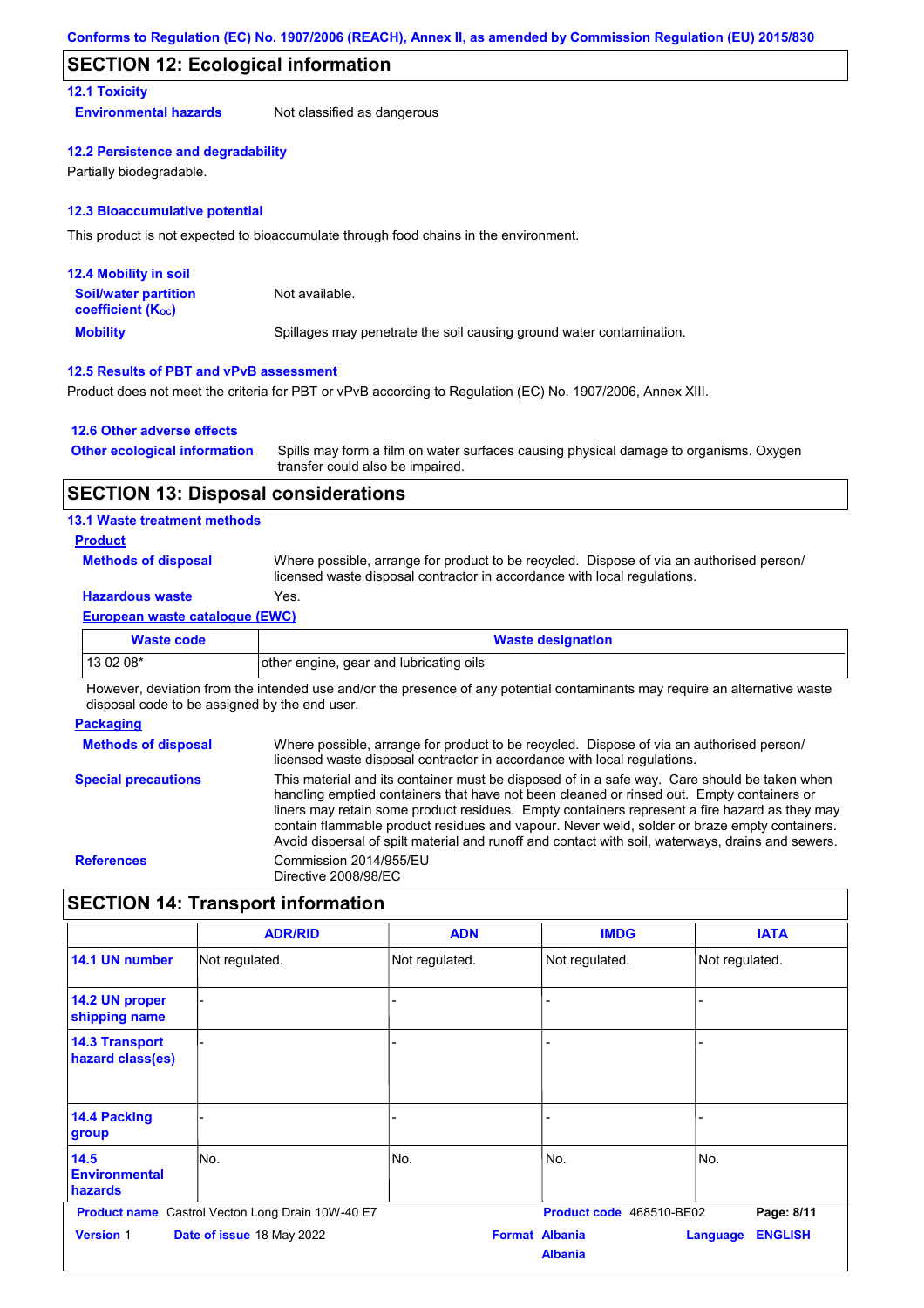|                                                                         | Conforms to Regulation (EC) No. 1907/2006 (REACH), Annex II, as amended by Commission Regulation (EU) 2015/830                                                                                                                                                                                                                                                                                                                                                                                                                                                                                                                                      |  |  |
|-------------------------------------------------------------------------|-----------------------------------------------------------------------------------------------------------------------------------------------------------------------------------------------------------------------------------------------------------------------------------------------------------------------------------------------------------------------------------------------------------------------------------------------------------------------------------------------------------------------------------------------------------------------------------------------------------------------------------------------------|--|--|
| <b>SECTION 14: Transport information</b>                                |                                                                                                                                                                                                                                                                                                                                                                                                                                                                                                                                                                                                                                                     |  |  |
| <b>Additional</b><br>information                                        |                                                                                                                                                                                                                                                                                                                                                                                                                                                                                                                                                                                                                                                     |  |  |
| <b>14.6 Special precautions for</b><br>user                             | Not available.                                                                                                                                                                                                                                                                                                                                                                                                                                                                                                                                                                                                                                      |  |  |
| <b>14.7 Transport in bulk</b><br>according to IMO<br><b>instruments</b> | Not available.                                                                                                                                                                                                                                                                                                                                                                                                                                                                                                                                                                                                                                      |  |  |
| <b>SECTION 15: Regulatory information</b>                               |                                                                                                                                                                                                                                                                                                                                                                                                                                                                                                                                                                                                                                                     |  |  |
|                                                                         | 15.1 Safety, health and environmental regulations/legislation specific for the substance or mixture                                                                                                                                                                                                                                                                                                                                                                                                                                                                                                                                                 |  |  |
| EU Regulation (EC) No. 1907/2006 (REACH)                                |                                                                                                                                                                                                                                                                                                                                                                                                                                                                                                                                                                                                                                                     |  |  |
|                                                                         | <b>Annex XIV - List of substances subject to authorisation</b>                                                                                                                                                                                                                                                                                                                                                                                                                                                                                                                                                                                      |  |  |
| <b>Annex XIV</b>                                                        |                                                                                                                                                                                                                                                                                                                                                                                                                                                                                                                                                                                                                                                     |  |  |
| None of the components are listed.                                      |                                                                                                                                                                                                                                                                                                                                                                                                                                                                                                                                                                                                                                                     |  |  |
| <b>Substances of very high concern</b>                                  |                                                                                                                                                                                                                                                                                                                                                                                                                                                                                                                                                                                                                                                     |  |  |
| None of the components are listed.                                      |                                                                                                                                                                                                                                                                                                                                                                                                                                                                                                                                                                                                                                                     |  |  |
| <b>Other regulations</b>                                                |                                                                                                                                                                                                                                                                                                                                                                                                                                                                                                                                                                                                                                                     |  |  |
| <b>REACH Status</b>                                                     | The company, as identified in Section 1, sells this product in the EU in compliance with the<br>current requirements of REACH.                                                                                                                                                                                                                                                                                                                                                                                                                                                                                                                      |  |  |
| <b>United States inventory</b><br>(TSCA 8b)                             | At least one component is not listed.                                                                                                                                                                                                                                                                                                                                                                                                                                                                                                                                                                                                               |  |  |
| <b>Australia inventory (AIIC)</b>                                       | At least one component is not listed.                                                                                                                                                                                                                                                                                                                                                                                                                                                                                                                                                                                                               |  |  |
| <b>Canada inventory</b>                                                 | At least one component is not listed.                                                                                                                                                                                                                                                                                                                                                                                                                                                                                                                                                                                                               |  |  |
| <b>China inventory (IECSC)</b>                                          | At least one component is not listed.                                                                                                                                                                                                                                                                                                                                                                                                                                                                                                                                                                                                               |  |  |
| <b>Japan inventory (CSCL)</b>                                           | At least one component is not listed.                                                                                                                                                                                                                                                                                                                                                                                                                                                                                                                                                                                                               |  |  |
| <b>Korea inventory (KECI)</b>                                           | All components are listed or exempted.                                                                                                                                                                                                                                                                                                                                                                                                                                                                                                                                                                                                              |  |  |
| <b>Philippines inventory</b><br>(PICCS)                                 | At least one component is not listed.                                                                                                                                                                                                                                                                                                                                                                                                                                                                                                                                                                                                               |  |  |
| <b>Taiwan Chemical</b><br><b>Substances Inventory</b><br>(TCSI)         | All components are listed or exempted.                                                                                                                                                                                                                                                                                                                                                                                                                                                                                                                                                                                                              |  |  |
| Ozone depleting substances (1005/2009/EU)<br>Not listed.                |                                                                                                                                                                                                                                                                                                                                                                                                                                                                                                                                                                                                                                                     |  |  |
| Prior Informed Consent (PIC) (649/2012/EU)<br>Not listed.               |                                                                                                                                                                                                                                                                                                                                                                                                                                                                                                                                                                                                                                                     |  |  |
| <b>Seveso Directive</b>                                                 |                                                                                                                                                                                                                                                                                                                                                                                                                                                                                                                                                                                                                                                     |  |  |
| This product is not controlled under the Seveso Directive.              |                                                                                                                                                                                                                                                                                                                                                                                                                                                                                                                                                                                                                                                     |  |  |
| <b>15.2 Chemical safety</b><br>assessment                               | A Chemical Safety Assessment has been carried out for one or more of the substances within<br>this mixture. A Chemical Safety Assessment has not been carried out for the mixture itself.                                                                                                                                                                                                                                                                                                                                                                                                                                                           |  |  |
| <b>SECTION 16: Other information</b>                                    |                                                                                                                                                                                                                                                                                                                                                                                                                                                                                                                                                                                                                                                     |  |  |
| <b>Abbreviations and acronyms</b>                                       | ADN = European Provisions concerning the International Carriage of Dangerous Goods by<br>Inland Waterway<br>ADR = The European Agreement concerning the International Carriage of Dangerous Goods by<br>Road<br>ATE = Acute Toxicity Estimate<br><b>BCF</b> = Bioconcentration Factor<br>CAS = Chemical Abstracts Service<br>CLP = Classification, Labelling and Packaging Regulation [Regulation (EC) No. 1272/2008]<br>CSA = Chemical Safety Assessment<br>CSR = Chemical Safety Report<br><b>DMEL = Derived Minimal Effect Level</b><br>DNEL = Derived No Effect Level<br>EINECS = European Inventory of Existing Commercial chemical Substances |  |  |
|                                                                         | ES = Exposure Scenario<br>EUH statement = CLP-specific Hazard statement                                                                                                                                                                                                                                                                                                                                                                                                                                                                                                                                                                             |  |  |

EWC = European Waste Catalogue

|                  | <b>Product name</b> Castrol Vecton Long Drain 10W-40 E7 |                       | Product code 468510-BE02 |                         | Page: 9/11 |
|------------------|---------------------------------------------------------|-----------------------|--------------------------|-------------------------|------------|
| <b>Version 1</b> | <b>Date of issue 18 May 2022</b>                        | <b>Format Albania</b> |                          | <b>Language ENGLISH</b> |            |
|                  |                                                         |                       | <b>Albania</b>           |                         |            |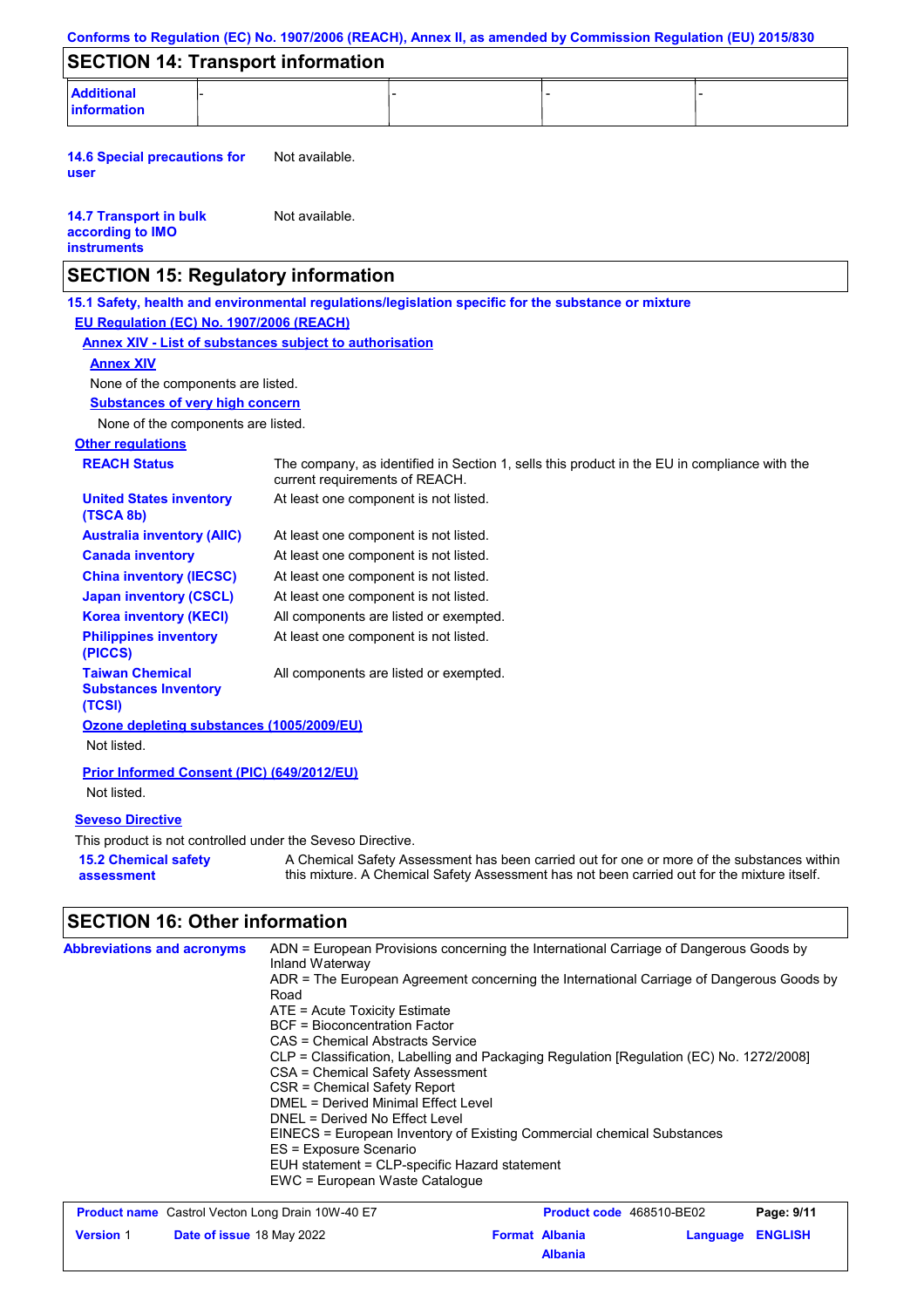# **SECTION 16: Other information**

| GHS = Globally Harmonized System of Classification and Labelling of Chemicals           |
|-----------------------------------------------------------------------------------------|
| IATA = International Air Transport Association                                          |
| $\text{IRC}$ = Intermediate Bulk Container                                              |
| <b>IMDG</b> = International Maritime Dangerous Goods                                    |
| LogPow = logarithm of the octanol/water partition coefficient                           |
| MARPOL = International Convention for the Prevention of Pollution From Ships, 1973 as   |
| modified by the Protocol of 1978. ("Marpol" = marine pollution)                         |
| OECD = Organisation for Economic Co-operation and Development                           |
| PBT = Persistent, Bioaccumulative and Toxic                                             |
| PNEC = Predicted No Effect Concentration                                                |
| REACH = Registration, Evaluation, Authorisation and Restriction of Chemicals Regulation |
| [Regulation (EC) No. 1907/2006]                                                         |
| RID = The Regulations concerning the International Carriage of Dangerous Goods by Rail  |
| <b>RRN = REACH Registration Number</b>                                                  |
| SADT = Self-Accelerating Decomposition Temperature                                      |
| SVHC = Substances of Very High Concern                                                  |
| STOT-RE = Specific Target Organ Toxicity - Repeated Exposure                            |
| STOT-SE = Specific Target Organ Toxicity - Single Exposure                              |
| TWA = Time weighted average                                                             |
| $UN = United Nations$                                                                   |
| UVCB = Complex hydrocarbon substance                                                    |
| VOC = Volatile Organic Compound                                                         |
| vPvB = Very Persistent and Very Bioaccumulative                                         |
| Varies = may contain one or more of the following 64741-88-4 / RRN 01-2119488706-23.    |
| 64741-89-5 / RRN 01-2119487067-30, 64741-95-3 / RRN 01-2119487081-40, 64741-96-4/ RRN   |
| 01-2119483621-38, 64742-01-4 / RRN 01-2119488707-21, 64742-44-5 / RRN                   |
| 01-2119985177-24, 64742-45-6, 64742-52-5 / RRN 01-2119467170-45, 64742-53-6 / RRN       |
| 01-2119480375-34, 64742-54-7 / RRN 01-2119484627-25, 64742-55-8 / RRN                   |
| 01-2119487077-29, 64742-56-9 / RRN 01-2119480132-48, 64742-57-0 / RRN                   |
| 01-2119489287-22, 64742-58-1, 64742-62-7 / RRN 01-2119480472-38, 64742-63-8,            |
| 64742-65-0 / RRN 01-2119471299-27, 64742-70-7 / RRN 01-2119487080-42, 72623-85-9 /      |
| RRN 01-2119555262-43, 72623-86-0 / RRN 01-2119474878-16, 72623-87-1 / RRN               |
| 01-2119474889-13                                                                        |

### **Procedure used to derive the classification according to Regulation (EC) No. 1272/2008 [CLP/GHS]**

| <b>Classification</b>                                  |                                                                                               | <b>Justification</b>                                                                                                                                                                                                                                                                                  |  |  |  |
|--------------------------------------------------------|-----------------------------------------------------------------------------------------------|-------------------------------------------------------------------------------------------------------------------------------------------------------------------------------------------------------------------------------------------------------------------------------------------------------|--|--|--|
| Not classified.                                        |                                                                                               |                                                                                                                                                                                                                                                                                                       |  |  |  |
| <b>Europe</b>                                          |                                                                                               |                                                                                                                                                                                                                                                                                                       |  |  |  |
| <b>Full text of abbreviated H</b><br><b>statements</b> | H304<br>H315<br>H317<br>H318<br>H373<br>H411                                                  | May be fatal if swallowed and enters airways.<br>Causes skin irritation.<br>May cause an allergic skin reaction.<br>Causes serious eye damage.<br>May cause damage to organs through prolonged or repeated<br>exposure.<br>Toxic to aquatic life with long lasting effects.                           |  |  |  |
| <b>Full text of classifications</b><br>[CLP/GHS]       | Aquatic Chronic 2<br>Asp. Tox. 1<br>Eye Dam. 1<br>Skin Irrit. 2<br>Skin Sens, 1B<br>STOT RE 2 | LONG-TERM (CHRONIC) AQUATIC HAZARD - Category 2<br><b>ASPIRATION HAZARD - Category 1</b><br>SERIOUS EYE DAMAGE/EYE IRRITATION - Category 1<br>SKIN CORROSION/IRRITATION - Category 2<br>SKIN SENSITISATION - Category 1B<br>SPECIFIC TARGET ORGAN TOXICITY - REPEATED<br><b>EXPOSURE - Category 2</b> |  |  |  |
| <b>History</b>                                         |                                                                                               |                                                                                                                                                                                                                                                                                                       |  |  |  |
| Date of issue/ Date of<br><b>revision</b>              | 18/05/2022.                                                                                   |                                                                                                                                                                                                                                                                                                       |  |  |  |
| Date of previous issue                                 | No previous validation.                                                                       |                                                                                                                                                                                                                                                                                                       |  |  |  |
| <b>Prepared by</b>                                     | <b>Product Stewardship</b>                                                                    |                                                                                                                                                                                                                                                                                                       |  |  |  |

**Indicates information that has changed from previously issued version.**

### **Notice to reader**

All reasonably practicable steps have been taken to ensure this data sheet and the health, safety and environmental information contained in it is accurate as of the date specified below. No warranty or representation, express or implied is made as to the accuracy or completeness of the data and information in this data sheet.

The data and advice given apply when the product is sold for the stated application or applications. You should not use the product other than for the stated application or applications without seeking advice from BP Group.

It is the user's obligation to evaluate and use this product safely and to comply with all applicable laws and regulations. The BP Group shall not be responsible for any damage or injury resulting from use, other than the stated product use of the material,

|                  | <b>Product name</b> Castrol Vecton Long Drain 10W-40 E7 | Product code 468510-BE02 |                  | Page: 10/11 |
|------------------|---------------------------------------------------------|--------------------------|------------------|-------------|
| <b>Version 1</b> | <b>Date of issue 18 May 2022</b>                        | <b>Format Albania</b>    | Language ENGLISH |             |
|                  |                                                         | <b>Albania</b>           |                  |             |